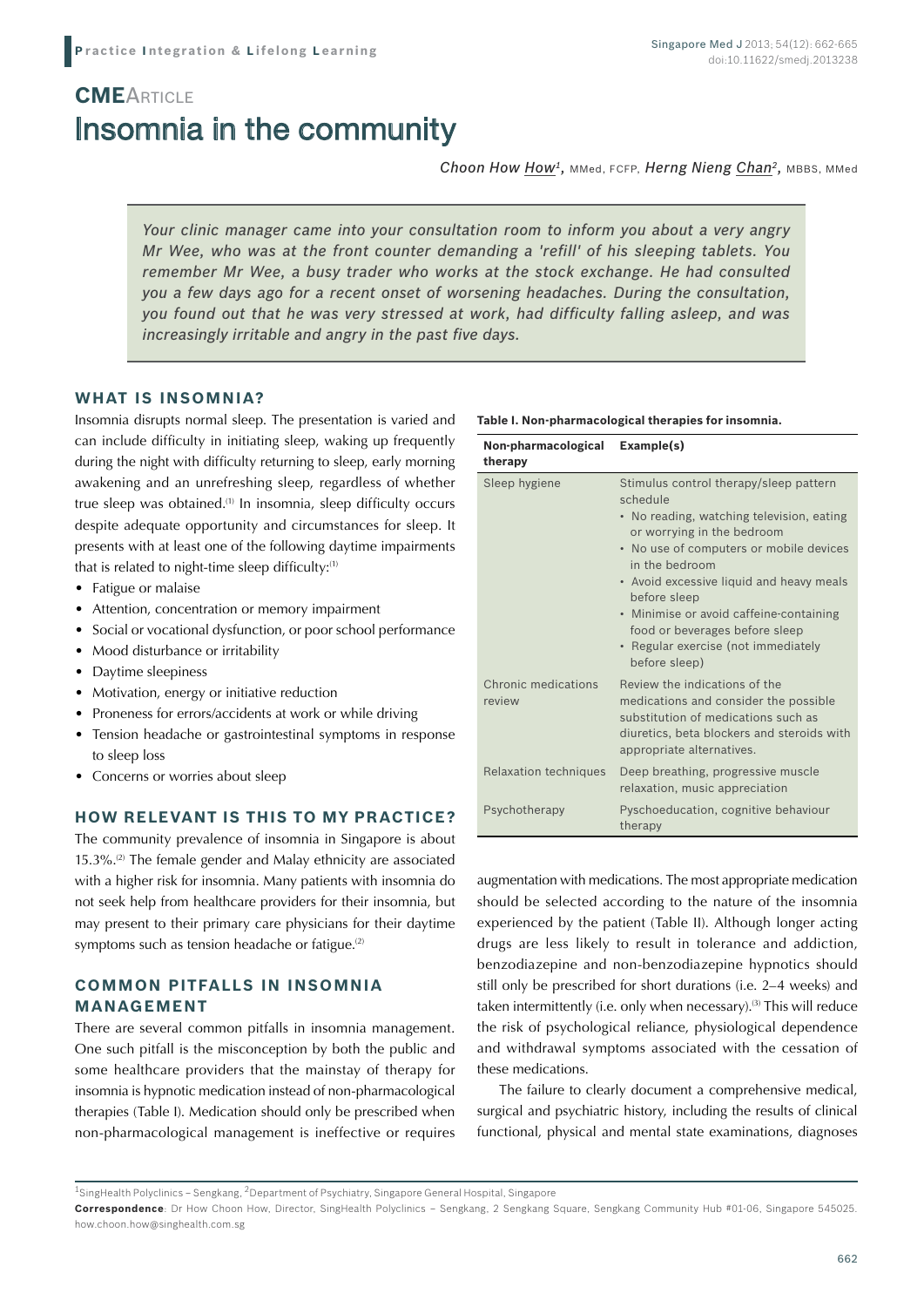#### **Table II. Short notes on pharmacotherapy for insomnia.**

| Type of insomnia<br>(duration) | <b>Pharmacological agent</b>                                                                      | <b>Description</b>                                                                                                                                                                                                                                                                                                                                                                                                                                                     |
|--------------------------------|---------------------------------------------------------------------------------------------------|------------------------------------------------------------------------------------------------------------------------------------------------------------------------------------------------------------------------------------------------------------------------------------------------------------------------------------------------------------------------------------------------------------------------------------------------------------------------|
| Transient<br>(several days)    | Antihistamines                                                                                    | Diphenhydramine (e.g. Paxidorm 25 mg) or hydroxyzine (e.g. Atarax<br>10-25 mg) half an hour before sleep                                                                                                                                                                                                                                                                                                                                                               |
|                                | Benzodiazepines                                                                                   | Benzodiazepines should be avoided, unless:<br>• the insomnia is severely distressing and disabling; and<br>• the stressor causing the insomnia is expected to resolved quickly.                                                                                                                                                                                                                                                                                        |
|                                | Melatonin                                                                                         | Melatonin is used for insomnia related to travelling across time zones.<br>Dosage:<br>• 0.5-2.0 mg preflight; and<br>• higher doses (e.g. 5 mg) postflight over four days.                                                                                                                                                                                                                                                                                             |
| Acute<br>(up to 3 mths)        | Benzodiazepines                                                                                   | · Benzodiazepines used include lorazepam (e.g. Ativan) 0.5-1.0 mg,<br>diazepam (e.g. Valium), chlordiazepoxide (e.g. Librium), and<br>chlorazepate (e.g. Tranxene). Benzodiazepines may result in side effects<br>of residual daytime cognitive impairment affecting function.<br>• The use of midazolam (e.g. Dormicum) and nimetazepam (e.g. Erimin)<br>are not recommended for routine outpatient prescription as they are<br>highly addictive and commonly abused. |
|                                | Antidepressants                                                                                   | Antidepressants with sedation properties (e.g. low dose tricyclic<br>antidepressants*, fluvoxamine 50 mg, mirtazapine 15-30 mg on) can also<br>be used for insomnia.                                                                                                                                                                                                                                                                                                   |
|                                | Non-benzodiazepine<br>hypnotics                                                                   | Non-benzodiazepine hypnotics such as zolpidem (e.g. Stilnox) and<br>zopiclone (e.g. Imovane), which have a half-life of 2.4 hours and 5 hours,<br>respectively. The speed of onset for zopiclone is approximately 30 mins.<br>Non-benzodiazepines should be treated with the same caution as<br>benzodiazepines.                                                                                                                                                       |
| Chronic<br>$( > 3$ mths)       | Drug choices same as that for acute<br>insomnia and guided by what is<br>distressing the patient. | Consider co-managing with a psychiatrist and/or psychologist to<br>investigate the aetiology of the insomnia and to augment pharmacological<br>therapy with non-pharmacological treatment.                                                                                                                                                                                                                                                                             |

\*Caution should be exercised when prescribing tricyclic antidepressants as they are toxic in overdose and hence associated with suicide risk.

#### **Table III. The 3 P's for diagnosis and formulation of insomnia.**

| <b>Type of factor</b><br>contributing<br>to insomnia | Example(s)                                                                                                          |
|------------------------------------------------------|---------------------------------------------------------------------------------------------------------------------|
| <b>Predisposing</b>                                  | • Anxious personality<br>• Poor anger management<br>• Poor stress coping skills                                     |
| <b>Precipitating</b>                                 | • Change in work environment<br>• Major assignments or assessments<br>• Experienced the death of a loved one        |
| Perpetuating                                         | • New company management style<br>• Prolonged economic recession<br>• New physical handicap from disease condition. |

and formulations made (Table III), and treatment options explored, is another pitfall in the management of insomnia. Such documentation is necessary for the longitudinal care of a patient with chronic insomnia.<sup>(3)</sup> In addition, it is also important and necessary that a review is conducted at every consultation to evaluate the progress of the treatment and to document the clinical improvement, especially if benzodiazepines are prescribed. No refills of hypnotics should be allowed without a consultation.(3) Under Regulation 19 of the Misuse of Drugs Regulations, healthcare providers have an obligation to notify the Director of Medical Services and the Director of the Central Narcotics Bureau of any patient suspected of misuse of drugs, such as benzodiazepines, within seven days.(3)

Healthcare providers should be aware that poor response to management plans may indicate underlying secondary causes such as adjustment insomnia, insomnia due to mental disorders, poor sleep hygiene, and insomnia due to other medical conditions. They should also understand that timely referral of a patient to a colleague with mental-wellness expertise and co-management of the patient with the aforementioned colleague is important. Despite the good effort in managing insomnia in the community, a local insomnia clinic found that only 47.5% of the patients had primary insomnia; the remainder had primary diagnoses of underlying psychiatric disorders or substance abuse problems.<sup>(4)</sup>

### **WHEN WILL REFERRAL TO SPECIALISTS AND/OR OTHER ALLIED HEALTHCARE COLLEAGUES BE BENEFICIAL?**

Primary healthcare providers should consider referring their patients to a specialist and/or other allied healthcare colleagues if there are secondary causes of insomnia (especially chronic pain and underlying psychiatric disorders/conditions) to be addressed, and if the patients may benefit from specialised non-pharmacological intervention not available in the primary care setting (e.g. cognitive behavioural therapy). Patients who should not be further prescribed any benzodiazepines and other hypnotics beyond a cumulative period of eight weeks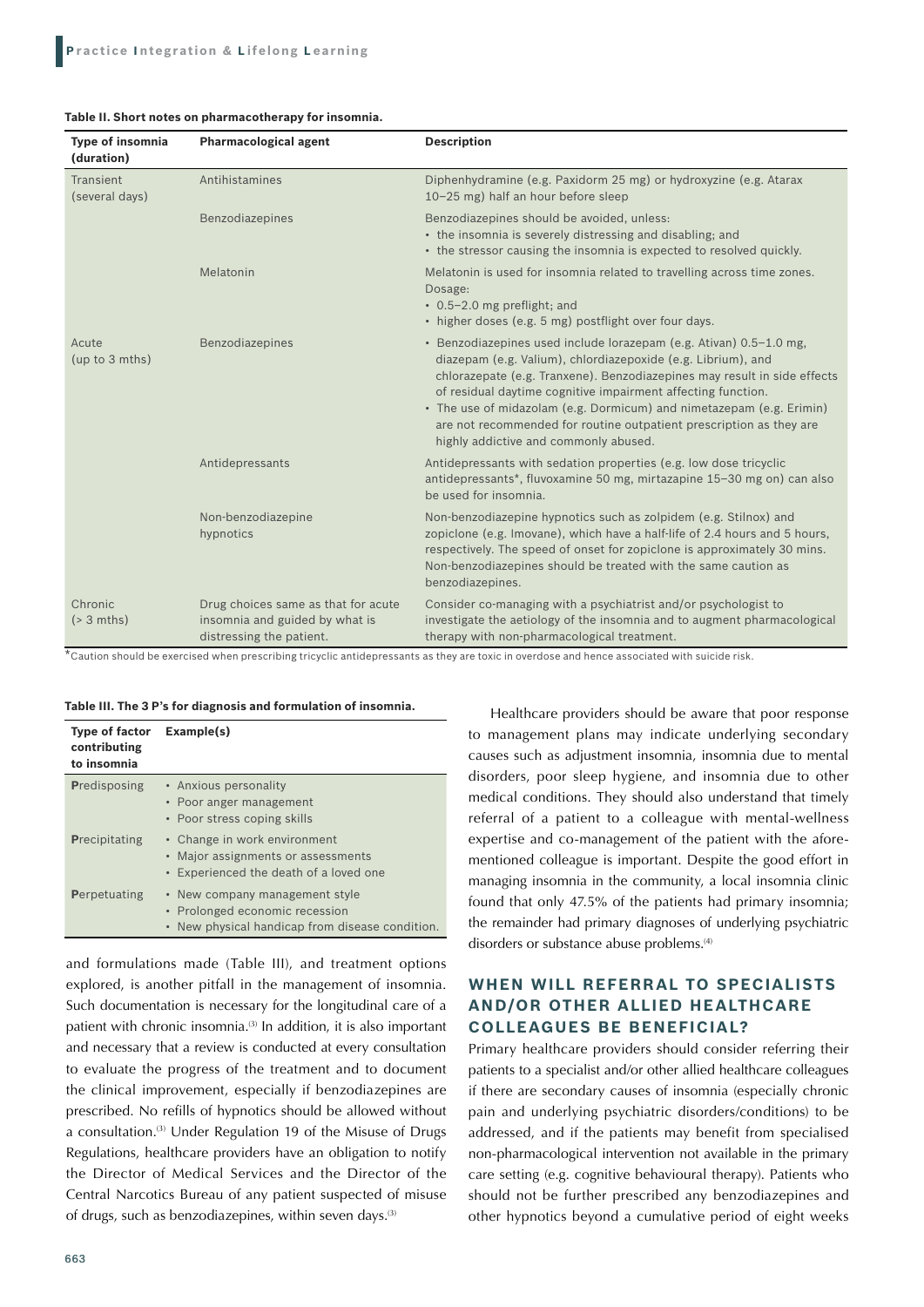should also be referred to a specialist and/or other allied healthcare colleagues. This includes the following patients:

- Patients who are already on high-dose and/or long-term benzodiazepines from their specialists or general hospitals. These patients should be referred back to their respective specialists for further management and weaning off medications.
- Patients who are noncompliant with professional advice or warnings to reduce the intake of benzodiazepines and/or other hypnotics.

Patients who refuse to be referred to a specialist should be counselled appropriately, with the refusal documented. Patients who refuse referrals and turn aggressive should be reported to the police.

*Mr Wee calmed down in the waiting room. In the consultation room, he shared with you that the antihistamines you had prescribed him were not effective for him even when he doubled the dose on his own accord. When you explored the previously agreed management plan with him, you noted that he had not made changes to his coffee intake, supper habits and habit of tracking the global stock markets on his new smartphone whenever his sleep was disrupted. You spent some time explaining to him that the mainstay of insomnia treatment involves lifestyle adjustments to improve sleep hygiene. Together with Mr Wee, a set of SMART (Specific, Measurable, Attainable, Realistic and Timely) goals were drawn up and a review in two weeks was agreed on.*

### **Take Home Messages**

- 1. The mainstay of insomnia treatment is non-pharmacological therapy.
- 2. Pharmacological management can augment nonpharmacological therapy for insomnia; pharmacological agents are selected according to the nature of the insomnia experienced by the patient.
- 3. Poor response to management plans may be due to underlying secondary causes.
- 4. There is a need to document all consultation tasks and keep good patient medical records, including a thorough medical, surgical and psychiatric history; the results of physical and mental state examinations; and the diagnoses and treatment options explored.
- 5. No refill of benzodiazepines or other hypnotics is allowed without a clinical consultation.
- 6. Longer acting drugs, prescribed over shorter durations (2–4 weeks) and taken intermittently (i.e. only when necessary) will reduce the likelihood of the patient developing tolerance or addiction.
- 7. Timely involvement of a colleague with mental-wellness expertise will be beneficial if the initial management prescribed is not effective and/or the patient remains distressed.

**ABSTRACT** Insomnia is the most common sleep complaint encountered in primary care. It affects both the individual and society through the burden of medical, psychiatric, interpersonal and social consequences. The management of patients affected by insomnia depends on the accurate diagnosis of the condition, consideration of the possible aetiologies, the duration of the insomnia and its impact on both the individual and society. Herein, we discuss the appropriate management of insomnia in the community.

*Keywords: early awakening, primary insomnia, sleep initiation dysfunction, sleeplessness*

#### **REFERENCES**

- 1. American Academy of Sleep Medicine. The International Classification of Sleep Disorders, Second Edition (ICSD-2): Diagnostic and Coding Manual. 2nd ed. Westchester, IL: American Academy of Sleep Medicine, 2005.
- 2. Yeo BK, Perera IS, Kok LP, Tsoi WF. Insomnia in the community. Singapore Med J 1996; 37:282-4.
- 3. Ministry of Health (Singapore). Administrative Guidelines on the Prescribing of Benzodiazepines and Other Hypnotics (MH 70:41/24, Vol.3, 14 October 2008) [online]. Available at: http://www.moh.gov. sg/content/dam/moh\_web/HPP/Doctors/cpg\_medical/current/2008/ Admininistrative%20guidelines%20on%20the%20prescribing%20 of%20Benzo%20dated%2014%20Oct%2008.pdf. Accessed December 2, 2013.
- 4. Mahendran R, Subramaniam M, Chan YH. Psychiatric morbidity in patients referred to an insomnia clinic. Singapore Med J 2007; 8:163-5.